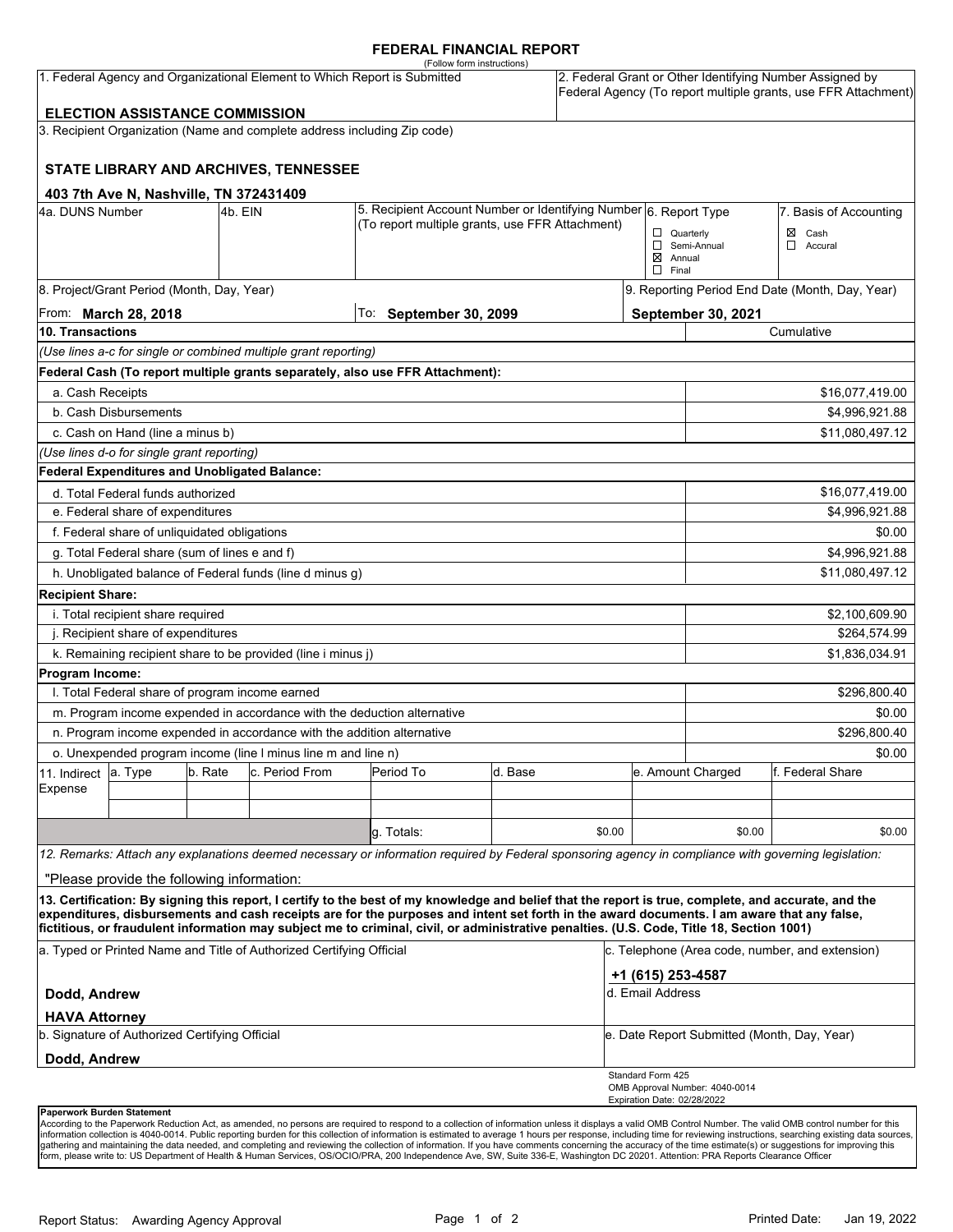# **FEDERAL FINANCIAL REPORT**  (Additional Page)

| $\sqrt{2}$ . The mass of the second state $\frac{1}{2}$ , $\frac{1}{2}$ |
|-------------------------------------------------------------------------|
| - ELECTION ASSISTANCE COMMISSIO                                         |

| Federal Agency & Organization                                                                                                                | : ELECTION ASSISTANCE COMMISSION                                                                                                                                                                                                                                                                                                                                                                                                  |
|----------------------------------------------------------------------------------------------------------------------------------------------|-----------------------------------------------------------------------------------------------------------------------------------------------------------------------------------------------------------------------------------------------------------------------------------------------------------------------------------------------------------------------------------------------------------------------------------|
| <b>Federal Grant ID</b><br><b>Recipient Organization</b>                                                                                     |                                                                                                                                                                                                                                                                                                                                                                                                                                   |
| <b>DUNS Number</b><br><b>DUNS Status when Certified</b><br><b>EIN</b><br><b>Reporting Period End Date</b><br><b>Status</b><br><b>Remarks</b> | "Please provide the following information:                                                                                                                                                                                                                                                                                                                                                                                        |
|                                                                                                                                              | State interest earned (current fiscal year through 06/30/21): \$782.54<br>State interest expended (current fiscal year): \$782.54<br>Program income earned (current fiscal year): \$0.00<br>Program income earned breakdown (current fiscal year): N/A<br>Program income expended (current fiscal year): \$0.00<br>Federal Interest Earned cumulative through 06/30/21<br>Amount loaded in 10a Cash Receipts overstated by \$1.00 |

| <b>Federal Agency Review</b> |  |
|------------------------------|--|
|------------------------------|--|

| <b>Reviewer Name</b>   |  |
|------------------------|--|
| Phone #                |  |
| Email                  |  |
| <b>Review Date</b>     |  |
| <b>Review Comments</b> |  |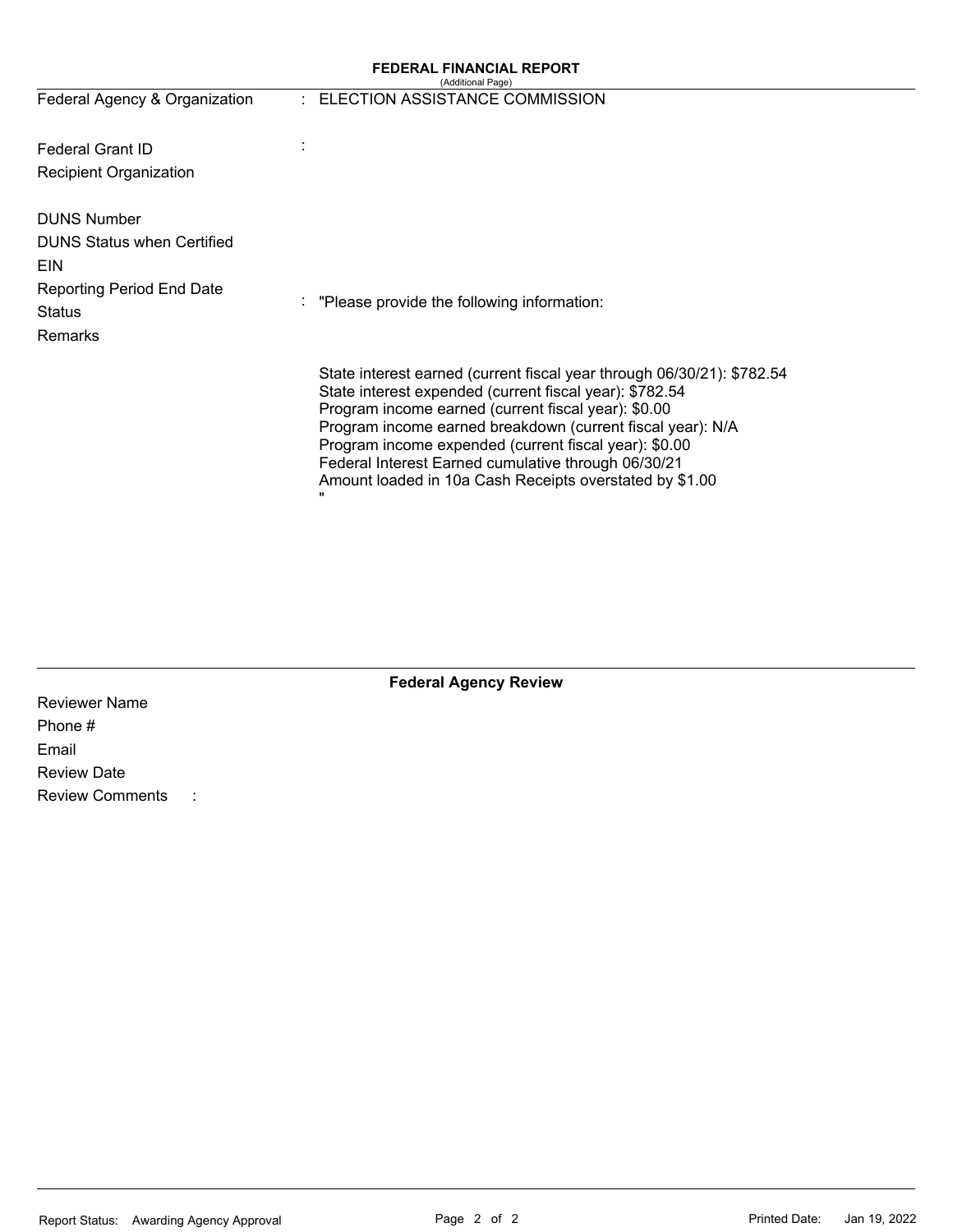# 2021-2022 EAC Progress Report

# 3. EAC Progress Report

#### **1. State or Territory:**

Tennessee

### **2. Grant Number:**

#### **3. Report:**

Annual (Oct 1 - Sept 30)

### **4. Grant:**

Election Security

#### **5. Reporting Period Start Date**

10/01/2020

#### **6. Reporting Period End Date**

09/30/2021

### 4. Progress and Narrative

7. Describe in detail what happened during this reporting period and explain how you implemented the approved grant activities in accordance with your State Plan/Program Narrative. (*Note: Your activities should align with your Grant Cost Categories Table.)*

 Subgrants were provided for five (5) counties (Dickson, Henderson, Lewis, Monroe, and Roane) to assist with the purchase of voting systems with a voter verified paper record.

Subgrants have been authorized for each of Tennessee's 95 counties to receive \$25,000 to make security enhancements.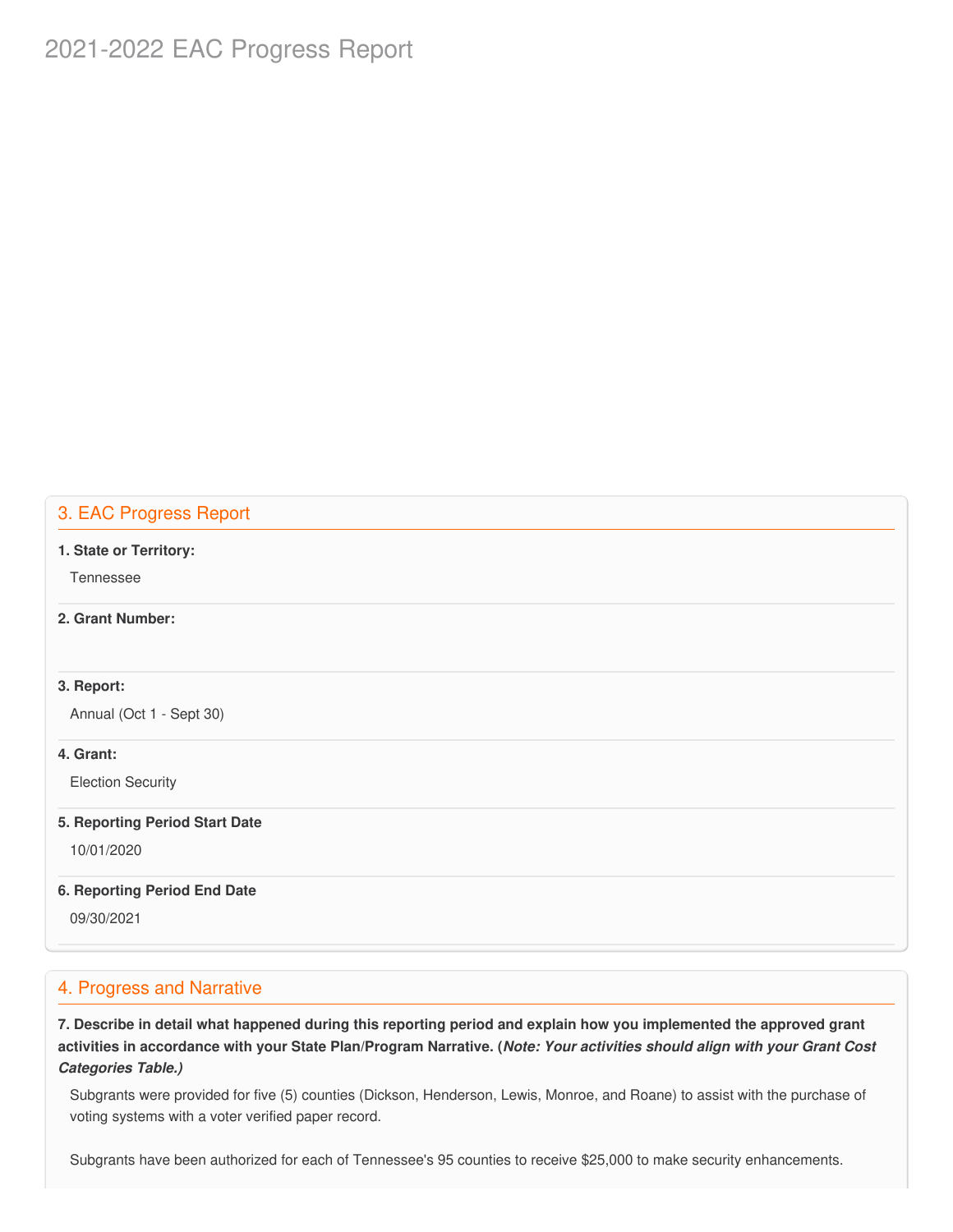Reimbursements are made to counties as expenses are submitted.

Additionally, the office employed a business intelligence specialist who assisted with cyber hygiene and cybersecurity activities.

8. Describe any significant changes to your program during the project, including changes to your original State  **Plan/Program Narrative or favorable developments that improved program efficiency and/or service delivery.**

N/A

#### **9. Issues Encountered:**

Describe all major issues that arose during the implementation of the project and the reasons why established goals were not met, if applicable. Address each issue separately and describe whether and how the issues were resolved. Also,  **briefly discuss the implications of any unresolved issues or concerns.**

N/A

#### **10. Provide a description of any training conducted, including security training.**

 We continued our contract to offer online security training to provide monthly lessons for administrators of elections, staff members, and county election commissioners.

#### **11. Subgrants:**

#### **Did your office provide subawards to local jurisdictions during this reporting period?**

Yes

#### **12. Describe the activities carried out by your subgrantees during the reporting period.**

 Subgrants to assist in the purchase of voting systems using election security funds are made available to counties based on need. All new voting systems purchased by counties comply with the 2005 Voluntary Voting System Guidelines (VVSG) and have a voter verified paper record.

 Subgrants have been authorized for each of Tennessee's 95 counties to receive \$25,000 to make security enhancements. Reimbursements are made to counties as expenses are submitted. Activities reimbursed in this fiscal year included new computer systems, contingency planning for polling places, and upgrades to physical security of election offices.

#### **Provide a breakdown of aggregate subawards expenditures across major categories.**

 Voting Equipment : [\\$890,000.00](https://890,000.00) Security : \$[184,889.17](https://184,889.17) Total : [\\$1074889.17](https://1074889.17)

#### **13. Match:**

#### **Describe how you are meeting or have met the matching requirement.**

The state match was met with existing departmental funds at the time the grants were authorized.

## 14. Report on the number and type of articles of voting equipment obtained with the funds. Include the amount expended  **on the expenditure table.**

 Dickson - \$190,000 - 60 BMDs and 22 scanners Henderson - \$160,000 - 17 BMDs and 18 scanners Lewis - \$100,000 - 33 BMDs and 12 scanners Monroe - \$160,000 - 73 BMDs and 21 scanners Roane - \$280,000 - 90 BMDs and 30 scanners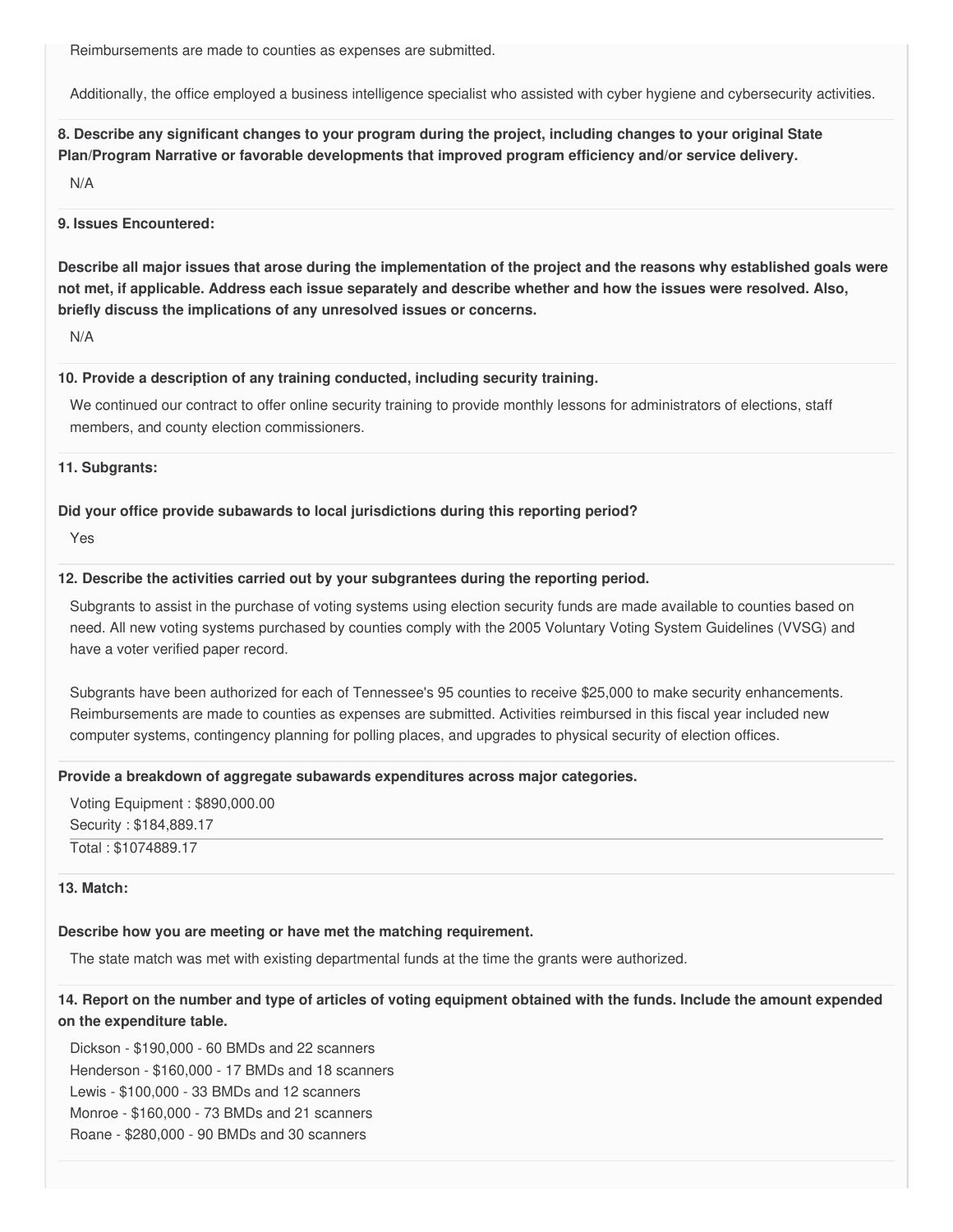# 5. Expenditures

# **15. Current Period Amount Expended and Unliquidated Obligations**

# **GRANT COST CATEGORIES - FEDERAL**

 Voting Equipment and Processes: : \$847636 Staffing: : \$48371 Subgrants: : \$176088 Total : \$1072095 **Comments:**

## **16. GRANT COST CATEGORIES - MATCH**

 Voting Equipment and Processes: : \$42364 Staffing: : \$2279 Subgrants: : \$8801 Total : \$53444 **Comments:**

### 7. Expenditures

#### **17. Confirm Total Grant Expenditure Amounts**

 Federal : \$[1,072,095.50](https://1,072,095.50) Match : \$[53,443.54](https://53,443.54) Total : [\\$1125539.04](https://1125539.04)

 **OMB CONTROL NUMBER: 3265-0020**

## 8. Certification

 **Name and Contact of the authorized certifying official of the recipient.**

#### **First Name**

Andrew

#### **Last Name**

Dodd

**Title**

HAVA Attorney

 **Phone Number**

**Email Address**